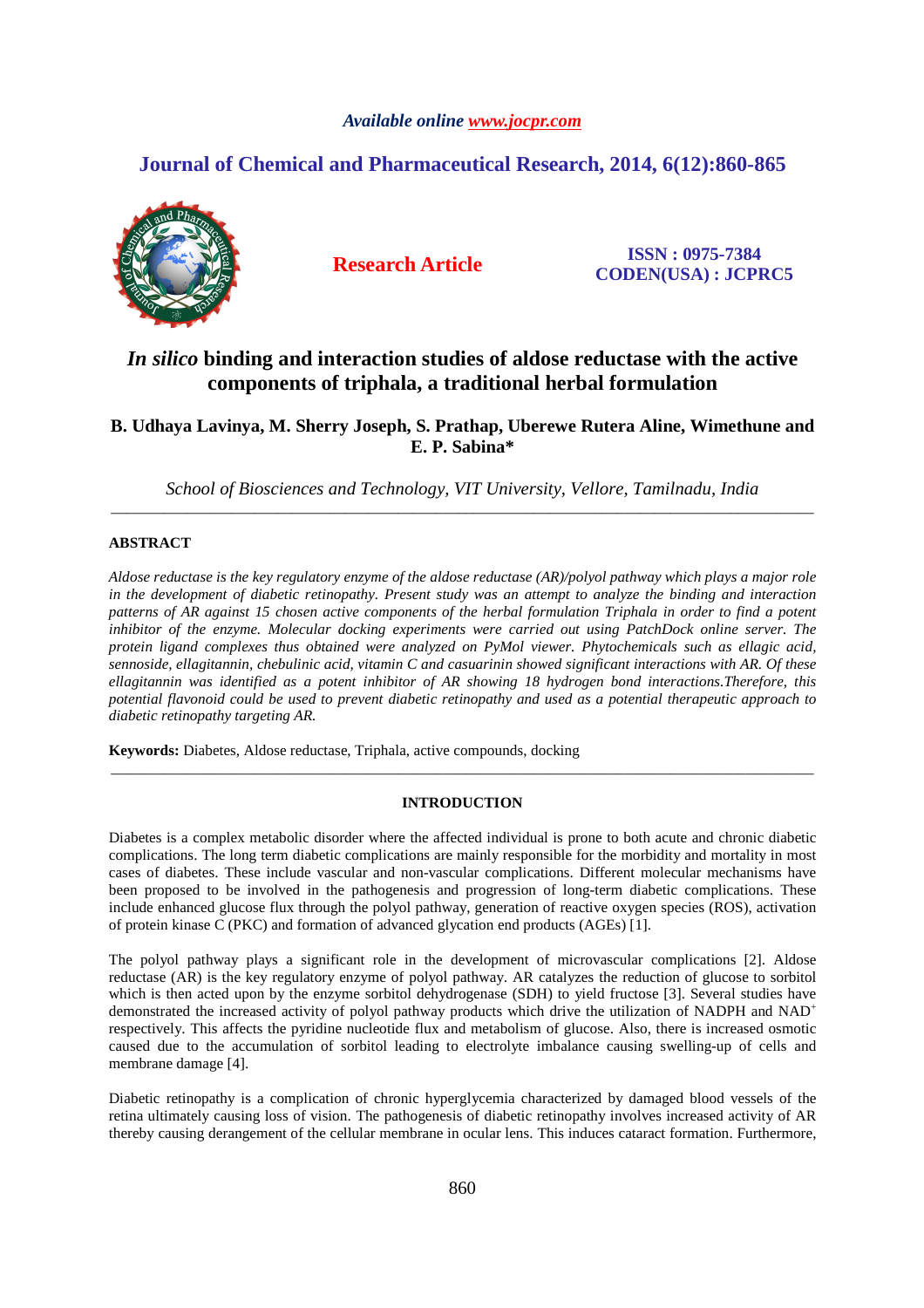the activation of nuclear factor-κB (NF-κB), up-regulation of vascular endothelial growth factor (VEGF) and increased oxidative stress causes changes in vascular permeability [5]. Also, the increased expression of AR causes activation of poly (ADP-ribose) polymerase (PARP) which acts as the underlying mechanism of diabetic retinopathy. The aforementioned mechanisms can be prevented by the use of aldose reductase inhibitors (ARIs) [6]. Studies involving screening and validation of several active compounds of herbal drugs and plant extracts in order to explore their efficacy as potent ARIs are being carried out by researchers [7, 8].

*\_\_\_\_\_\_\_\_\_\_\_\_\_\_\_\_\_\_\_\_\_\_\_\_\_\_\_\_\_\_\_\_\_\_\_\_\_\_\_\_\_\_\_\_\_\_\_\_\_\_\_\_\_\_\_\_\_\_\_\_\_\_\_\_\_\_\_\_\_\_\_\_\_\_\_\_\_\_*

Triphala is a well-known Indian Ayurvedic herbal formulation that has been studied extensively for its antioxidant, anti-inflammatory, anti-hyperlipidemic and hepatoprotective properties [9-11]. Though studies in diabetic rats have shown that Triphala possesses anti-hyperglycaemic effect, the individual components of Triphala responsible for this effect and its underlying mechanisms are still unclear. Therefore studies targeting key regulatory proteins of pathways involved in the progression of diabetic complications need to be done.

Present study is an attempt to analyze the binding and interaction patterns of AR against the chosen active components of the herbal formulation Triphala in order to find a potent inhibitor of the enzyme that could prevent ocular complications of diabetes.

# **EXPERIMENTAL SECTION**

### **2.1 Receptor preparation:**

3D structure of the receptor protein aldose reductase (PDB id: 3P2V) was retrieved from Research Collaborator for Structural Bioinformatics (RCSB) protein databank (http://www.rcsb.org/pdb/home/home.do) (Figure 1). It was prepared for docking by removing water molecules and adding hydrogen atoms.



**Figure 1: 3D structure of Aldose reductase (3P2V)** 

**Table 1: Active components of Triphala chosen for molecular docking studies** 

| Serial No. | Ligand               | Compound Id. | <b>Molecular Formula</b> | <b>Molecular Weight</b> |
|------------|----------------------|--------------|--------------------------|-------------------------|
| 1.         | <b>B</b> -Sitosterol | 222284       | $C_{29}H_{50}O$          | 414.71                  |
| 2.         | Casurinin            | 157395       | $C_{41}H_{28}O_{26}$     | 936.65                  |
| 3.         | Chebulagic acid      | 442674       | $C_{41}H_{30}O_{27}$     | 954.66                  |
| 4.         | Chebulic acid        | 71308174     | $C_{14}H_{12}O_{11}$     | 356.24                  |
| 5.         | Chebulinic Acid      | 452240       | $C_{41}H_{32}O_{27}$     | 956.68                  |
| 6.         | Corilagin            | 75368        | $C_{27}H_{22}O_{18}$     | 634.45                  |
| 7.         | Ellagic Acid         | 5281855      | $C_{14}H_6O_8$           | 302.19                  |
| 8.         | Ellagitanin          | 71308261     | $C_{116}H_{76}O_{74}$    | 2653.80                 |
| 9.         | Ethane Dioic Acid    | 971          | $C_2H_2O_4$              | 90.03                   |
| 10.        | <b>Ethyl Galate</b>  | 13250        | $C_9H_{10}O_5$           | 198.17                  |
| 11.        | Gallic Acid          | 370          | $C_7H_6O_5$              | 170.12                  |
| 12.        | Glucogalin           | 124375       | $C_{13}H_{16}O_{10}$     | 332.26                  |
| 13.        | Neo Chebulinic Acid  | 44584488     | $C_{41}H_{34}O_{28}$     | 974.69                  |
| 14.        | Sennoside            | 73111        | $C_{42}H_{38}O_{20}$     | 862.74                  |
| 15.        | Vitamin C            | 54670067     | $C_6H_8O_6$              | 176.12                  |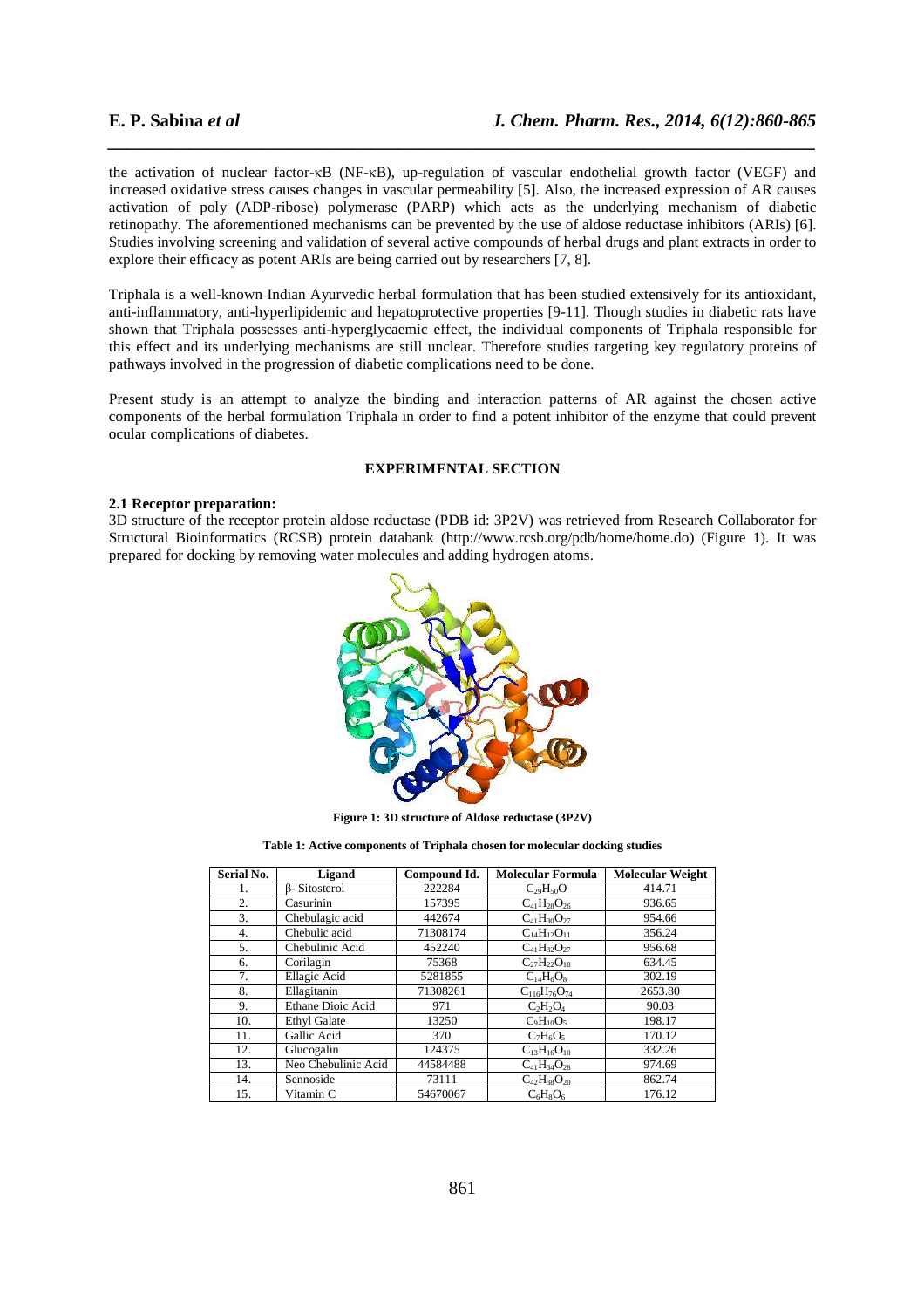#### **2.2 Active site prediction:**

The prediction of ligand binding residues in 3P2V protein was carried out by submitting the pdb file of the protein on 3DLigandSite server (http://www.sbg.bio.ic.ac.uk/3dligandsite/). The server predicts the active site residues using homologous structures and conservation at CASP8 [12, 13].

*\_\_\_\_\_\_\_\_\_\_\_\_\_\_\_\_\_\_\_\_\_\_\_\_\_\_\_\_\_\_\_\_\_\_\_\_\_\_\_\_\_\_\_\_\_\_\_\_\_\_\_\_\_\_\_\_\_\_\_\_\_\_\_\_\_\_\_\_\_\_\_\_\_\_\_\_\_\_*

### **2.3 Ligand preparation:**

About 15 active components of Triphala were chosen to be used as ligands in the present study (Table 1). The SMILES of these compounds were obtained from PubChem (http://pubchem.ncbi.nlm.nih.gov) and submitted on CORINA molecular networks (https://www.molecular-networks.com/online\_demos/corina\_demo) for generation of 3D structures of respective compound.

## **2.4 Molecular docking:**

The docking experiments were carried out on PatchDock a molecular docking algorithm based on shape complementarity principles (http://bioinfo3d.cs.tau.ac.il/PatchDock/). The input files (receptor and ligand) for each experiment was submitted in PDB format. The email address of the user was submitted for each experiment through which the results were obtained. 20 best interactions were obtained for each experiment. PatchDock is an automatic server for molecular docking that works on shape complementarity principles. It is a geometry-based molecular docking algorithm [14].

# **2.5 Analysis of docked complexes:**

The docked complexes were analyzed on PyMol molecular viewer. The interacting residues of 3P2V and interacting molecules of the ligands were labeled. The hydrogen bond lengths were also labeled.

## **RESULTS AND DISCUSSION**

The predicted active sites of 3P2V include the following residues: GLY-18, THR-19, TRP-20, LYS-21, ASP-43, TYR-48, LYS-77, HIS-110, TRP-111, SER-159, ASN-160, GLN-183, TYR-209, SER-210, PRO-211, LEU-212, GLY-213, SER-214, PRO-215, ASP-216, LEU-228, ALA-245, ILE-260, PRO-261, LYS-262, SER-263, VAL-264, THR-265, ARG-268, GLU-271, ASN-272, CYS-298. Figure 2 shows the predicted binding site of 3P2V.



**Figure 2: Structural view of predicted ligand binding site** 

Figure 3 shows the scores and ACE for the docking experiments of AR with the chosen active compounds of Triphala. 3P2V-ellagitannin complex had a score of 9468 and ACE of -415.34. Ellagitannin showed significant interaction with 3P2V compared to the other 14 ligands. Ellagitannin-3P2V complex had 18 hydrogen bond interactions (Figure 4). Other compounds such as ellagic acid, sennoside, chebulinic acid and vitamin C also showed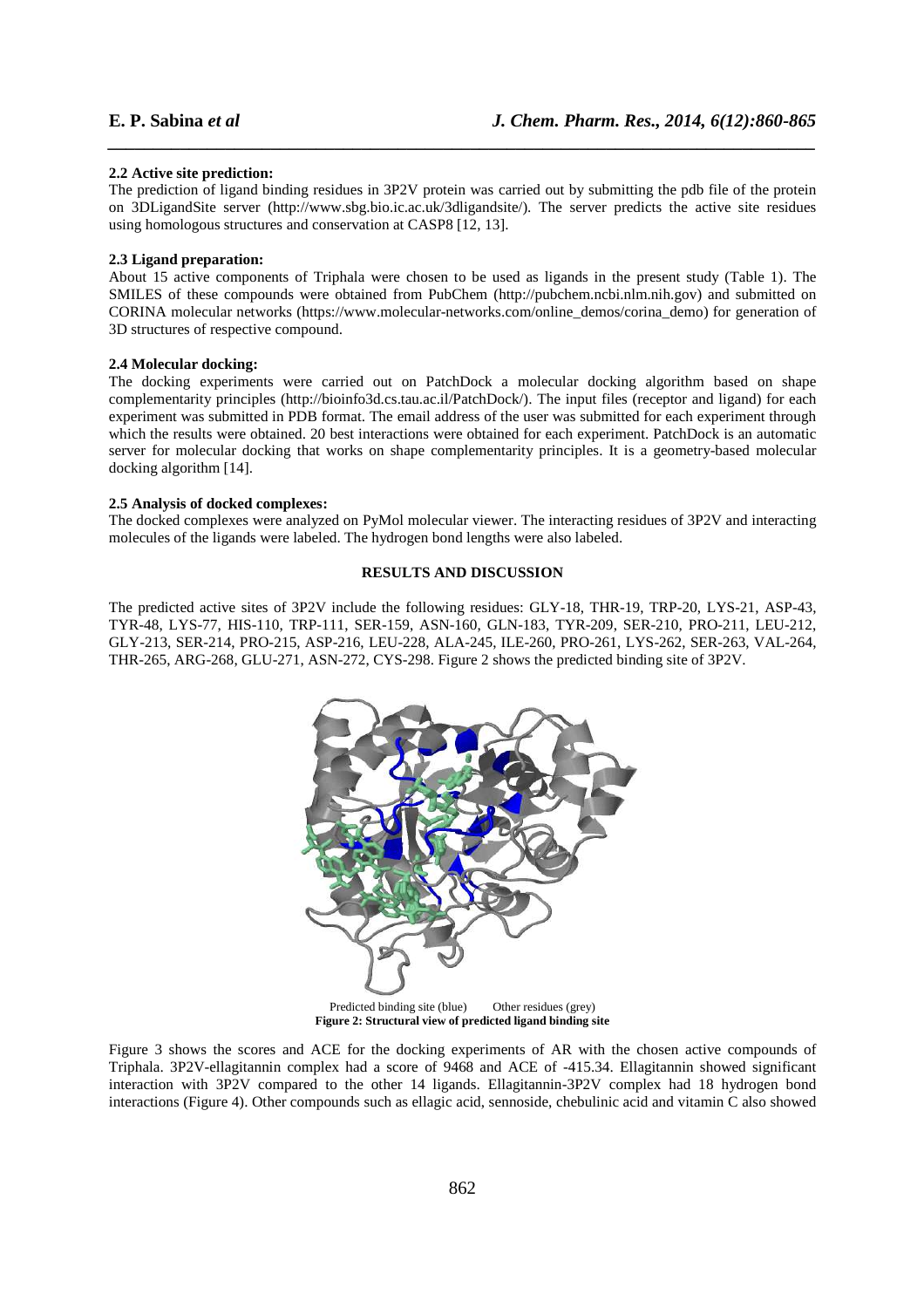

significant interactions with 9, 8, 8, 8 hydrogen bonds respectively (Figure 5). The numbers of hydrogen bond interactions and the interacting residues for each docked complex is indicated in Table 2.

*\_\_\_\_\_\_\_\_\_\_\_\_\_\_\_\_\_\_\_\_\_\_\_\_\_\_\_\_\_\_\_\_\_\_\_\_\_\_\_\_\_\_\_\_\_\_\_\_\_\_\_\_\_\_\_\_\_\_\_\_\_\_\_\_\_\_\_\_\_\_\_\_\_\_\_\_\_\_*

**Figure 3: PatchDock scores and ACE for the docked complexes** 



**Figure 4: 3P2V-ellagitannin docked complex**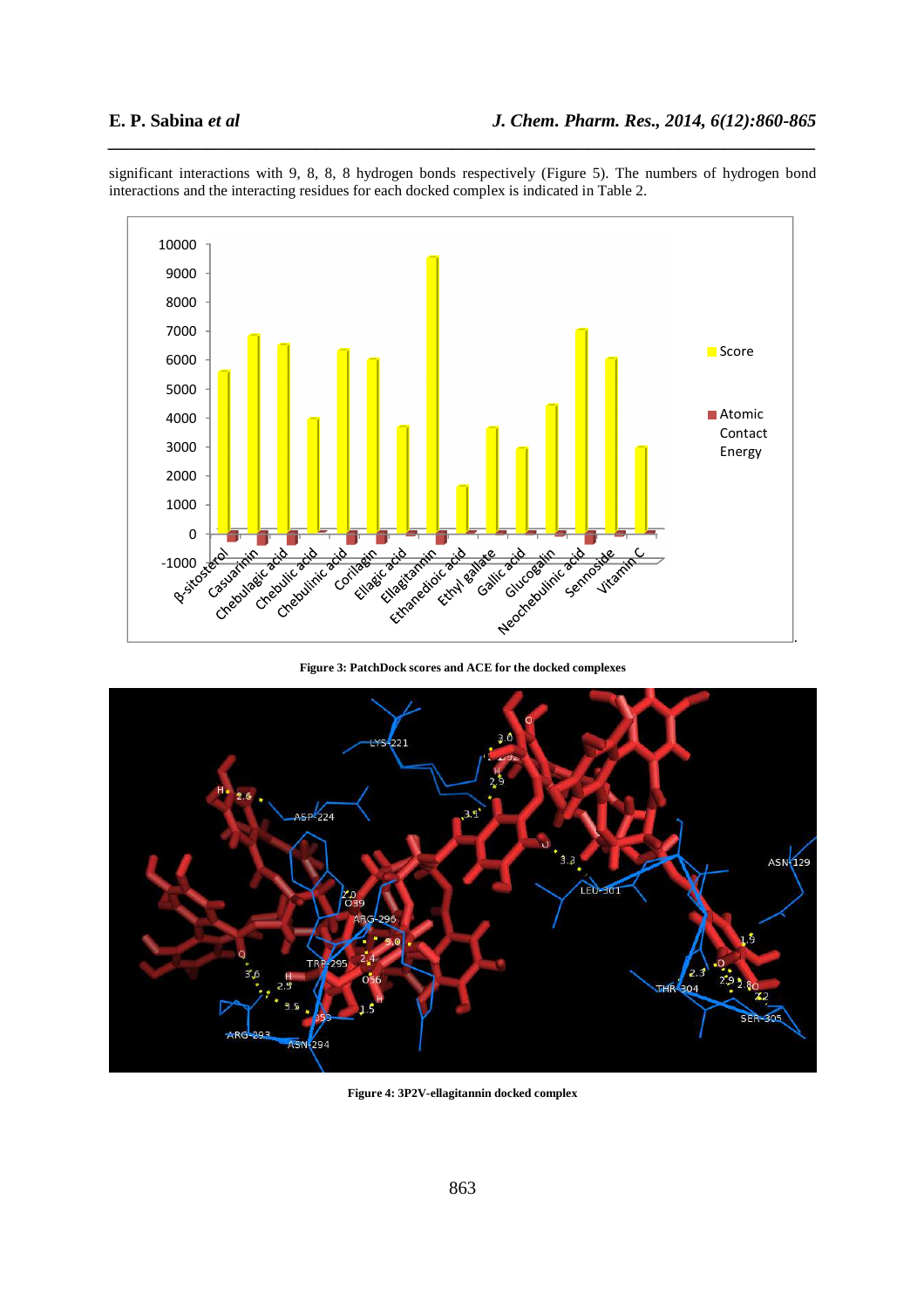

**Figure 5: AR in complex with (a) ellagic acid (b) sennoside (c) chebulinic acid and (d) vitamin C** 

| <b>Receptor</b> | Ligand             | No. of<br>hydrogen<br>bond<br><i>interactions</i> | <b>Interacting residues</b>                                                                 |
|-----------------|--------------------|---------------------------------------------------|---------------------------------------------------------------------------------------------|
| 3P2V            | β-sitosterol       | Nil                                               |                                                                                             |
|                 | Casuarinin         | 8                                                 | TRP-20, HIS-110, PHE-122, LEU-301, SER-202                                                  |
|                 | Chebulagic acid    |                                                   | TRP-20, VAL-47, TYR-48, HIS-110, TRP-111, SER-302                                           |
|                 | Chebulic acid      | 4                                                 | LYS-262, THR-265, ARG-268                                                                   |
|                 | Chebulinic acid    | 8                                                 | TYR-48, GLN-49, TRP-111, ASN-160, LEU-300, SER-302                                          |
|                 | Corilagin          | 5                                                 | TYR-48, HIS-110, TRP-111, SER-210, ILE-260                                                  |
|                 | Ellagic acid       | 9                                                 | TYR-48, LYS-77, HIS-110, TRP-111, SER-210, SER-214                                          |
|                 | Ellagitannin       | 18                                                | ASN-129, LYS-221, ASP-224, ARG-293, ASN-294, TRP-295, ARG-296, LEU-301, THR<br>304. SER-305 |
|                 | Ethanedioic acid   | 5                                                 | LYS-21, SER-210, SER-214, ILE-260                                                           |
|                 | Ethyl gallate      | 3                                                 | HIS-110, TRP-111, ASN-160                                                                   |
|                 | Gallic acid        | 3                                                 | TYR-48, LYS-262, SER-210                                                                    |
|                 | Glucogalin         | 3                                                 | SER-159, ASN-160                                                                            |
|                 | Neochebulinic acid | 6                                                 | ASN-129, LYS-221, ARG-296, LUE-301, SER-302, THR-304                                        |
|                 | Sennoside          | 8                                                 | LYS-221, ARG-293, ASN-294, VAL-297                                                          |
|                 | Vitamin C          | 8                                                 | THR-19, TRP-20, SER-214, SER-210                                                            |

**Table 2: Interacting residues and hydrogen bond numbers of docked complexes** 

The identification of ellagitannin as a potent inhibitor of AR by molecular docking in current study further implies significance of this antioxidant compound in preventing glucose flux via polyol pathway. Ellagitannin from *Potentilla recta* has been shown to possess *in vitro* antioxidant and anti-inflammatory activities [15]. Virtual screening of few plant active compounds has shown the identification of ellagitannin as one of the significant inhibitors of AR [16]. These hydrolysable tannins are also being studied for their ability to regulate blood glucose levels [17].